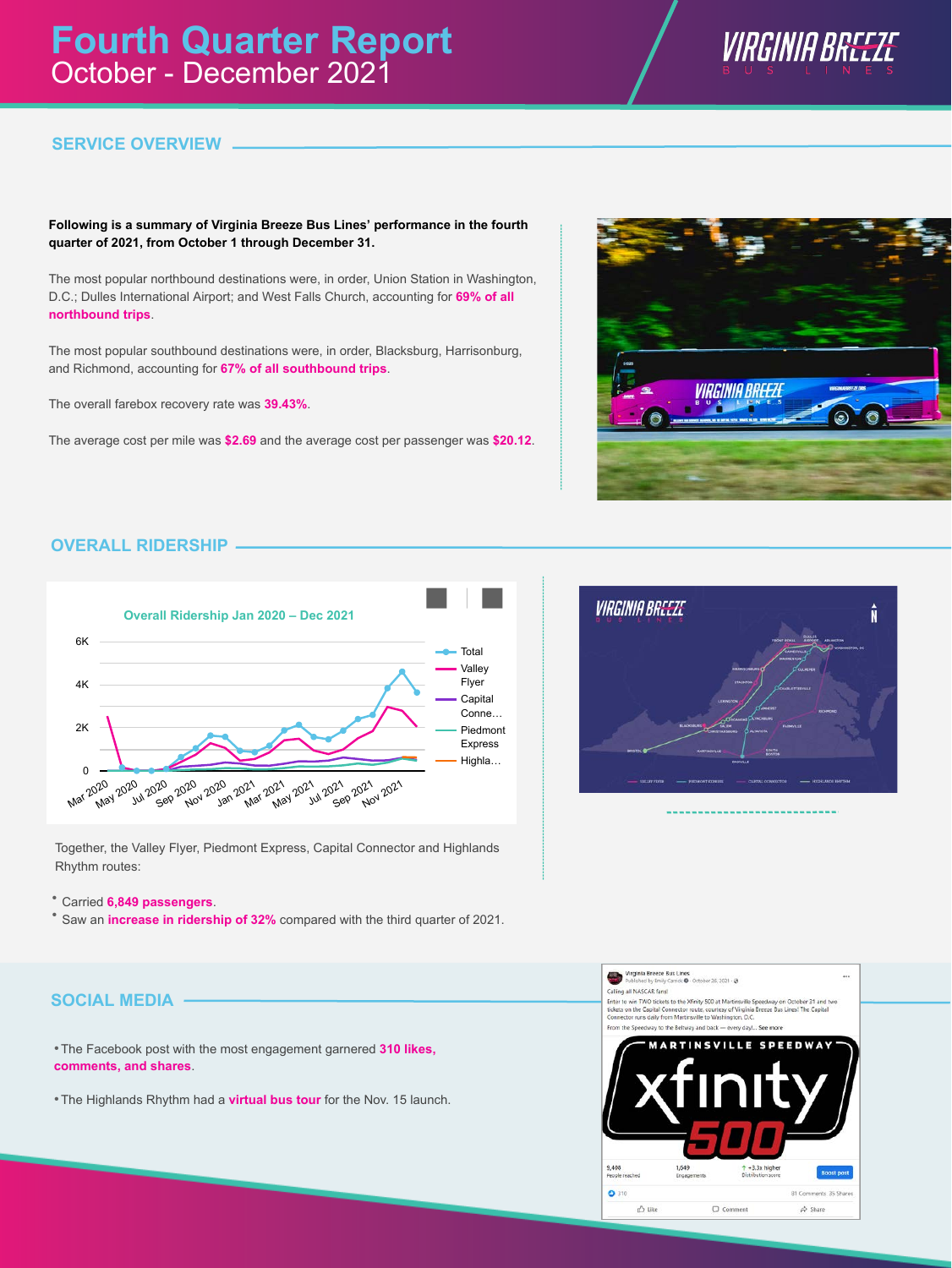

# **VALLEY FLYER**

The Valley Flyer carried **7,818 passengers** in the fourth quarter of 2021 — a **79% increase** compared with the third quarter.

- The most popular northbound destinations were, in order, Dulles International Airport, Union Station, and West Falls Church, accounting for **90% of northbound trips**.
- The most popular southbound destinations were, in order, Blacksburg, Harrisonburg, and Christiansburg, accounting for 90**% of southbound trips**.
- **281 passengers** made Megabus connections at Union Station for travel to and from Philadelphia and New York.
- The farebox recovery rate was **87%**. •
- The average cost per mile was **\$.59** and the average cost per passenger was **\$5.05.**. •



|                         |                    | <b>BLA</b> | CHS                      | LEX                      | <b>STA</b>     | <b>HRB</b>       | ${\sf FR}$ | . IAD                    | <b>WFC</b>               |                          | WAS Total Rides |
|-------------------------|--------------------|------------|--------------------------|--------------------------|----------------|------------------|------------|--------------------------|--------------------------|--------------------------|-----------------|
|                         | <b>BLA</b>         | $\sim$     | ٠                        | $\overline{\phantom{a}}$ | ٠              | ٠                | $\sim$     | ٠                        | ٠                        | $\sim$                   | $\mathbf 0$     |
| <b>Destination Stop</b> | CHS                | 5          | $\overline{\phantom{a}}$ |                          | ۰              | ٠                |            | ٠                        | ٠                        | $\sim$                   | 5               |
|                         | LEX                | 15         | $\overline{\phantom{a}}$ |                          | ۰              | ٠                |            |                          | $\overline{\phantom{a}}$ | $\overline{\phantom{a}}$ | 15              |
|                         | <b>STA</b>         | 44         | 6                        | $\sim$                   | ٠              | ۰                |            | $\overline{\phantom{a}}$ | ٠                        | $\sim$                   | 50              |
|                         | <b>HRB</b>         | 264        | 18                       | $\bf8$                   | $\overline{1}$ | ٠                |            |                          | $\overline{\phantom{a}}$ | $\sim$                   | 291             |
|                         | <b>FR</b>          | 96         | $\sqrt{5}$               | $\sim$                   | $\mathsf 3$    | $\boldsymbol{9}$ |            | $\overline{\phantom{a}}$ | $\overline{\phantom{a}}$ | $\sim$                   | 113             |
|                         | IAD                | 1,297      | 34                       | 49                       | 37             | 632              | 16         | $\sim$                   | ٠                        | $\sim$                   | 2,065           |
|                         | ARL                | 391        | 13                       | 22                       | 13             | 305              | 23         | ٠                        | ٠                        | $\sim$                   | 767             |
|                         | WAS                | 513        | 66                       | 54                       | 48             | 439              | 66         | 15                       | 21                       | $\sim$                   | 1,222           |
|                         | <b>Total Rides</b> | 2,625      | 142                      | 133                      | 102            | 1,385            | 105        | 15                       | 21                       | $\pmb{0}$                | 4,528           |

**Departure Stop**

### **NORTHBOUND**

| <b>SOUTHBOUND</b> |  |  |
|-------------------|--|--|
|                   |  |  |

|                         | <b>Departure Stop</b> |                          |                |                          |                          |                          |                 |                          |                          |                          |                    |  |  |
|-------------------------|-----------------------|--------------------------|----------------|--------------------------|--------------------------|--------------------------|-----------------|--------------------------|--------------------------|--------------------------|--------------------|--|--|
|                         |                       |                          |                |                          |                          |                          |                 |                          |                          |                          |                    |  |  |
|                         |                       | WAS                      | <b>WFC</b>     | <b>IAD</b>               | <b>FR</b>                | <b>HRB</b>               | <b>STA</b>      | LEX                      | CHS                      | <b>BLA</b>               | <b>Total Rides</b> |  |  |
|                         | WAS                   | $\overline{\phantom{a}}$ |                |                          |                          |                          |                 |                          |                          | $\overline{\phantom{a}}$ | $\pmb{0}$          |  |  |
|                         | ARL                   | $\boldsymbol{9}$         | $\overline{a}$ |                          |                          |                          |                 |                          | -                        | $\overline{\phantom{a}}$ | 9                  |  |  |
|                         | <b>IAD</b>            | 28                       | $\mathbf{1}$   | $\overline{\phantom{a}}$ | $\overline{\phantom{a}}$ |                          |                 | $\overline{\phantom{a}}$ | $\overline{\phantom{0}}$ | $\overline{\phantom{a}}$ | 29                 |  |  |
|                         | <b>FR</b>             | 53                       | 14             | 15                       | ٠                        | $\overline{\phantom{a}}$ |                 | $\overline{\phantom{a}}$ | ٠                        | $\overline{\phantom{a}}$ | 82                 |  |  |
| <b>Destination Stop</b> | <b>HRB</b>            | 271                      | 212            | 442                      | $\overline{7}$           | ٠                        |                 |                          |                          | $\overline{\phantom{a}}$ | 932                |  |  |
|                         | <b>STA</b>            | 47                       | 14             | 26                       | $\mathbf{1}$             | 12                       |                 |                          |                          | $\overline{\phantom{a}}$ | 100                |  |  |
|                         | LEX                   | 48                       | 18             | 28                       | $\overline{1}$           | $\sqrt{5}$               | $\blacksquare$  | ٠                        | -                        | $\overline{\phantom{a}}$ | 100                |  |  |
|                         | CHS                   | 61                       | 17             | 32                       | $\,6$                    | 24                       | $5\phantom{.0}$ | $\mathbf{1}$             | ٠                        | $\sim$                   | 146                |  |  |
|                         | <b>BLA</b>            | 291                      | 309            | 860                      | 82                       | 302                      | 34              | 14                       | $\sim$                   | $\overline{\phantom{a}}$ | 1,892              |  |  |
|                         | <b>Total Rides</b>    | 808                      | 585            | 1,403                    | $97\,$                   | 343                      | 39              | 15                       | $\pmb{0}$                | $\pmb{0}$                | 3,290              |  |  |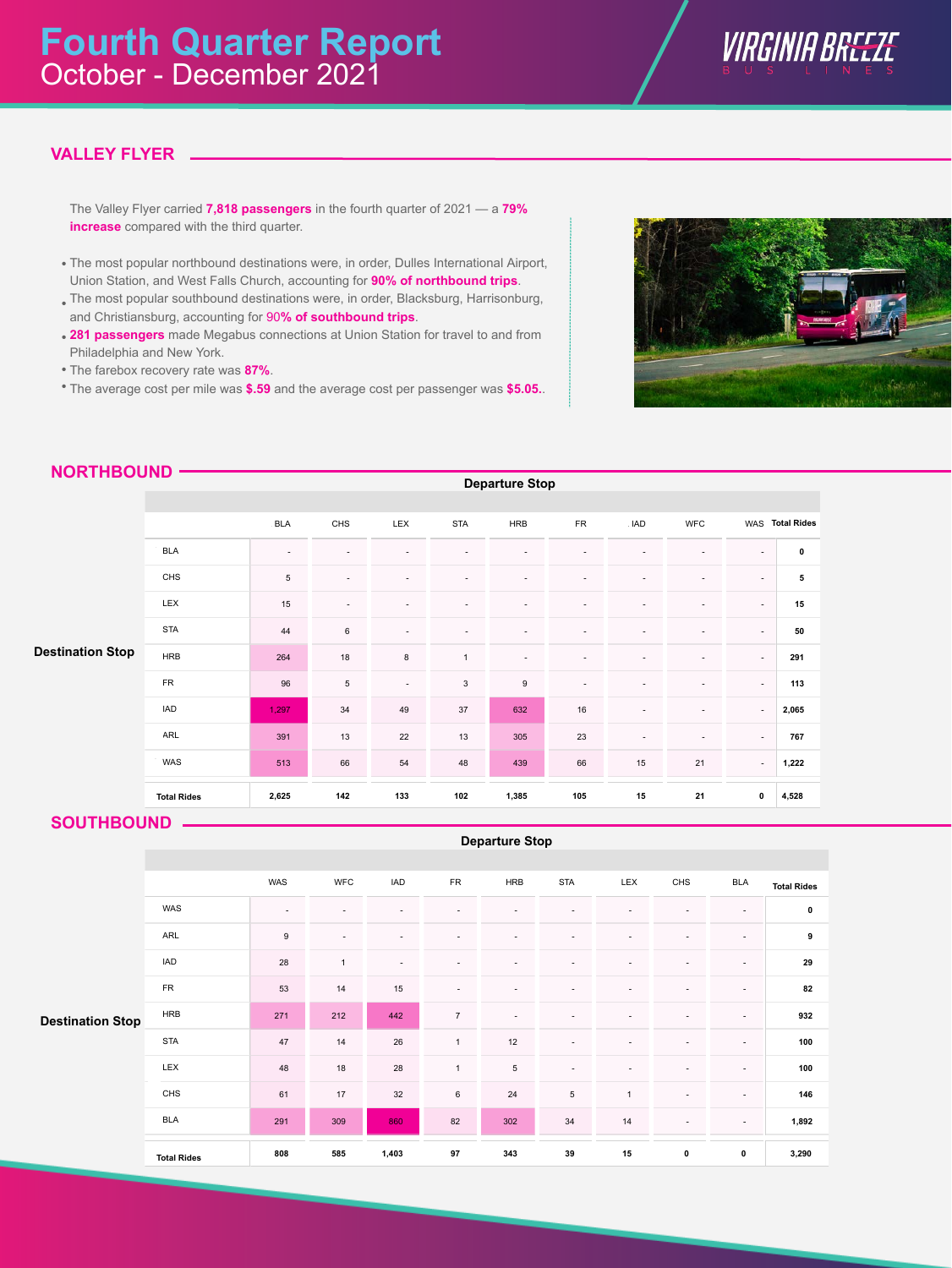

# **PIEDMONT EXPRESS**

The Piedmont Express carried **1,429 passengers** in the fourth quarter of 2021 — a 70**% increase** compared with the third quarter.

The most popular northbound destinations were, in order, Union Station and Dulles • International Airport, accounting for 96**% of northbound trips**.

The most popular southbound destinations were, in order, Charlottesville, Danville, and • Lynchburg, accounting for 89**% of southbound trips**.

73 passengers made Megabus connections at Union Station for travel to and from New York and Philadelphia.

The farebox recovery rate was 21%.

The average cost per mile was **\$3.75** and the average cost per passenger was **\$138.40** •



# **NORTHBOUND**

**Departure Stop**

|                                   |                    | DAN            | ALT                      | <b>LYN</b>     | AMH                      | CHA                      | CUL                      | WAR             | GAI                      | <b>IAD</b> | WAS                      | <b>Total Rides</b> |
|-----------------------------------|--------------------|----------------|--------------------------|----------------|--------------------------|--------------------------|--------------------------|-----------------|--------------------------|------------|--------------------------|--------------------|
| <b>Destination</b><br><b>Stop</b> | DAN                | ٠              | $\overline{\phantom{a}}$ | ۰              |                          |                          |                          |                 |                          |            | ٠                        | $\mathbf 0$        |
|                                   | ALT                | $\overline{1}$ | $\overline{\phantom{a}}$ | ۰              |                          |                          |                          |                 |                          |            | $\sim$                   | 1                  |
|                                   | <b>LYN</b>         | $\mathsf 3$    | $\overline{\phantom{a}}$ | ۰              |                          |                          |                          |                 |                          |            | $\overline{\phantom{a}}$ | 3                  |
|                                   | AMH                | ٠              | $\overline{\phantom{a}}$ | ۰              |                          |                          |                          |                 |                          |            | $\overline{\phantom{a}}$ | $\pmb{0}$          |
|                                   | CHA                | $\overline{1}$ | $\overline{\phantom{a}}$ | $\overline{1}$ | $\overline{2}$           | $\overline{\phantom{a}}$ |                          |                 | ٠                        |            | $\overline{\phantom{a}}$ | 4                  |
|                                   | CUL                | $\overline{2}$ | $\sim$                   | ۰              |                          |                          |                          |                 |                          |            | $\overline{\phantom{a}}$ | $\mathbf{2}$       |
|                                   | WAR                | $\mathbf{1}$   | $\overline{\phantom{a}}$ | $\overline{1}$ | $\overline{\phantom{a}}$ | 8                        | $\overline{\phantom{a}}$ |                 | $\overline{\phantom{a}}$ |            | $\overline{\phantom{a}}$ | 10                 |
|                                   | GAI                | $\mathbf{1}$   | $\sim$                   | $\sim$         | $\sim$                   | 17                       | $\overline{\phantom{a}}$ |                 |                          |            | $\overline{\phantom{a}}$ | 18                 |
|                                   | <b>IAD</b>         | 10             | $\overline{\phantom{a}}$ | 46             | 5                        | 383                      | 12                       | $5\phantom{.0}$ | $\sim$                   | ٠          | $\overline{\phantom{a}}$ | 461                |
|                                   | WAS                | 32             | $\overline{2}$           | 22             | 13                       | 207                      | 8                        | $\mathbf{3}$    | $\overline{4}$           | 19         | $\overline{\phantom{a}}$ | 310                |
|                                   | <b>Total Rides</b> | 51             | $\overline{\mathbf{2}}$  | 70             | ${\bf 20}$               | 615                      | ${\bf 20}$               | 8               | 4                        | 19         | $\mathbf 0$              | 809                |

## **SOUTHBOUND**

### **Departure Stop**

| <b>Destination</b> |                    | WAS            | <b>IAD</b>               | GAI                      | <b>WAR</b>     | <b>CUL</b>     | CHA            | AMH                      | <b>LYN</b>               | <b>ALT</b>               | DAN          | <b>Total Rides</b> |
|--------------------|--------------------|----------------|--------------------------|--------------------------|----------------|----------------|----------------|--------------------------|--------------------------|--------------------------|--------------|--------------------|
|                    | WAS                | ٠              |                          |                          |                |                |                |                          |                          |                          |              | $\mathbf 0$        |
|                    | <b>IAD</b>         | 22             | $\sim$                   |                          |                |                | $\overline{a}$ | $\overline{\phantom{a}}$ | ÷                        | ٠                        |              | 22                 |
|                    | GAI                | 4              |                          |                          |                |                |                | $\overline{\phantom{a}}$ |                          |                          |              | 4                  |
|                    | <b>WAR</b>         | $\overline{7}$ | $\overline{1}$           | $\overline{\phantom{a}}$ |                |                |                | $\overline{\phantom{a}}$ | ٠                        | ٠                        |              | 8                  |
|                    | CUL                | 12             | 5                        | $\sim$                   | $\overline{1}$ | $\overline{a}$ | $\sim$         | $\sim$                   | $\overline{\phantom{a}}$ | ٠                        |              | 18                 |
| <b>Stop</b>        | CHA                | 193            | 202                      | 16                       | $\,6\,$        | $\overline{a}$ | $\overline{a}$ | $\sim$                   | ٠                        | ٠                        |              | 417                |
|                    | AMH                | $10$           | $\overline{\phantom{a}}$ |                          |                | $\sim$         | $\mathbf{3}$   | $\sim$                   |                          |                          |              | 13                 |
|                    | LYN                | 23             | 20                       | $\sim$                   | $\overline{1}$ | $\overline{a}$ | $\sim$         | $\overline{2}$           | ٠                        | $\overline{\phantom{a}}$ |              | 46                 |
|                    | <b>ALT</b>         | 3              | $\overline{2}$           | $\overline{\phantom{a}}$ |                |                |                | $\overline{\phantom{a}}$ |                          | $\overline{\phantom{a}}$ |              | 5                  |
|                    | DAN                | 41             | 12                       | 12                       | $\mathbf 2$    | $\overline{7}$ | $\overline{4}$ | $\sim$                   | $\boldsymbol{9}$         | ٠                        |              | 87                 |
|                    | <b>Total Rides</b> | 315            | 242                      | 28                       | 10             | $\overline{7}$ | $\overline{7}$ | $\mathbf{2}$             | $\boldsymbol{9}$         | $\pmb{0}$                | $\mathbf{0}$ | 620                |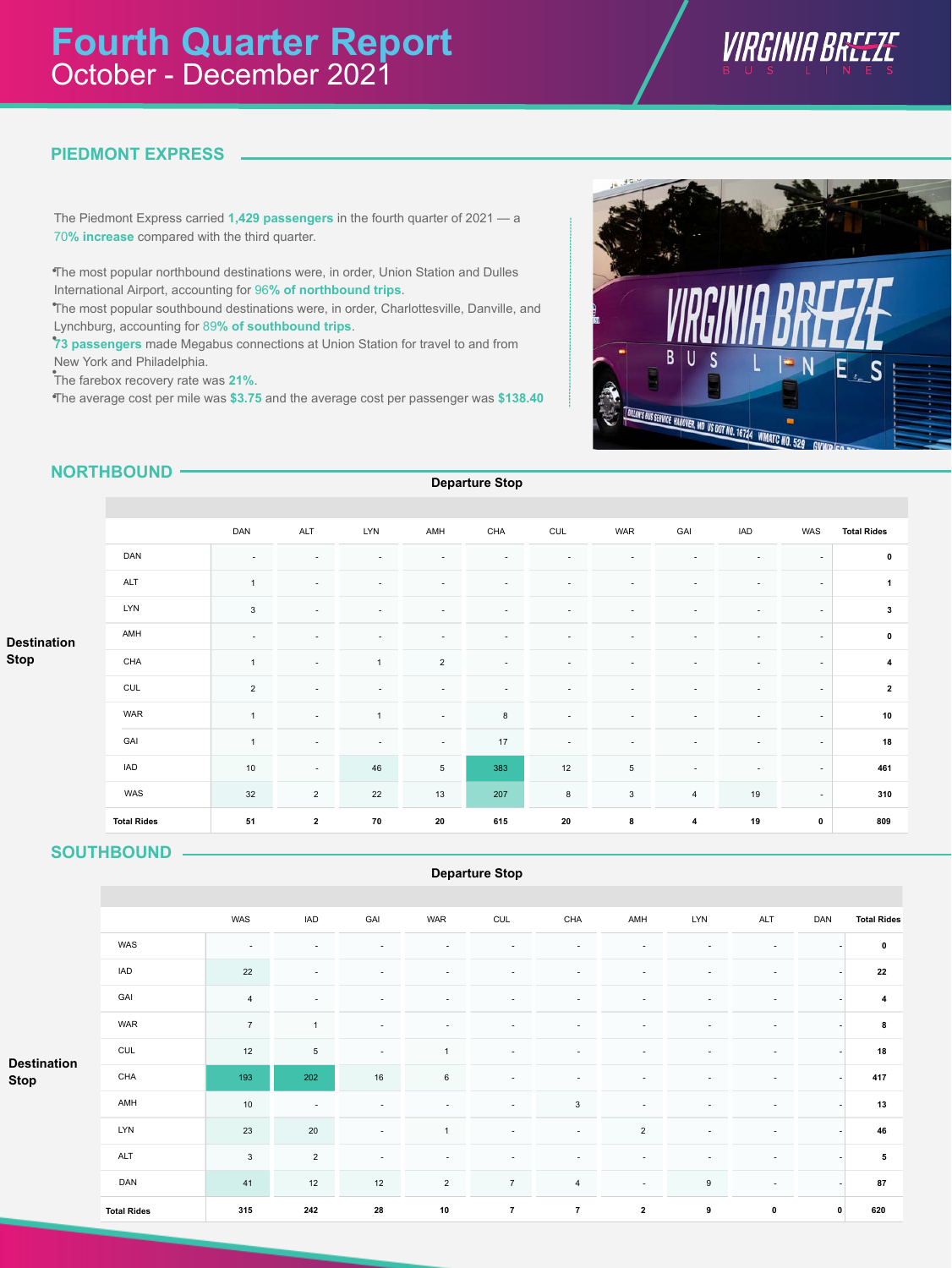

# **CAPITAL CONNECTOR**

The Capital Connector carried **1,599 passengers** in the fourth quarter of 2021 — a **3% decrease** compared with the third quarter of 2021.

- The most popular northbound destinations were, in order, Union Station and Richmond, •accounting for **100% of northbound trips**.
- The most popular southbound destinations were, in order, Richmond, Danville, and Farmville, accounting for **89% of southbound trips**.
- **195 passengers** made Megabus connections at Union Station for travel to and from Philadelphia and New York.
- The farebox recovery rate was **18%**. •
- The average cost per mile was \$3.59 and the average cost per passenger was \$123.56.



## **NORTHBOUND**

|                         | <b>Departure Stop</b> |                          |                          |                          |                |                          |                          |                    |  |  |  |  |  |
|-------------------------|-----------------------|--------------------------|--------------------------|--------------------------|----------------|--------------------------|--------------------------|--------------------|--|--|--|--|--|
|                         |                       |                          |                          |                          |                |                          |                          |                    |  |  |  |  |  |
|                         |                       | <b>MAR</b>               | <b>DAN</b>               | SB                       | <b>FRV</b>     | <b>RIC</b>               | <b>WAS</b>               | <b>Total Rides</b> |  |  |  |  |  |
|                         | <b>MAR</b>            | $\overline{\phantom{a}}$ |                          |                          | ۰              | $\overline{\phantom{0}}$ | $\overline{\phantom{a}}$ | 0                  |  |  |  |  |  |
|                         | DAN                   | $\overline{\phantom{a}}$ | $\overline{\phantom{0}}$ | $\overline{\phantom{a}}$ | ٠              | $\overline{\phantom{0}}$ | $\overline{\phantom{a}}$ | 0                  |  |  |  |  |  |
| <b>Destination Stop</b> | <b>SB</b>             | $\overline{\phantom{a}}$ | $\overline{\phantom{a}}$ | $\mathbf{1}$             | $\overline{a}$ | $\blacksquare$           | $\overline{\phantom{a}}$ | 1                  |  |  |  |  |  |
|                         | <b>FRV</b>            | $\overline{\phantom{a}}$ | $\overline{\phantom{a}}$ | $\mathbf{1}$             | $\overline{a}$ | $\blacksquare$           | $\overline{\phantom{a}}$ | 1                  |  |  |  |  |  |
|                         | <b>RIC</b>            | $\overline{\phantom{a}}$ | 12                       | 44                       | 8              | 35                       | $\overline{\phantom{a}}$ | 99                 |  |  |  |  |  |
|                         | WAS                   | $\overline{\phantom{a}}$ | 15                       | 50                       | 37             | 46                       | 544                      | 692                |  |  |  |  |  |
|                         | <b>Total Rides</b>    | $\mathbf 0$              | 27                       | 96                       | 45             | 81                       | 544                      | 793                |  |  |  |  |  |

**Departure Stop**

## **SOUTHBOUND**

1.WAS WAS RIC 3.FRV 4.SB 5.DAN 6.MAR WAS RIC FRV SB DAN MAR - - - - - - 530 - - - - - 39 22 - - - - 50 9 - - - - - - - - -61 61 1 - - - - -19 12 - - 2 -**0 530 61 59 123 33 699 104 1 0 2 0 Grand total Total Rides Grand total 806 Total Rides Destination Stop** WAS RIC FRV SB DAN MAR

#### **Departure Stop**